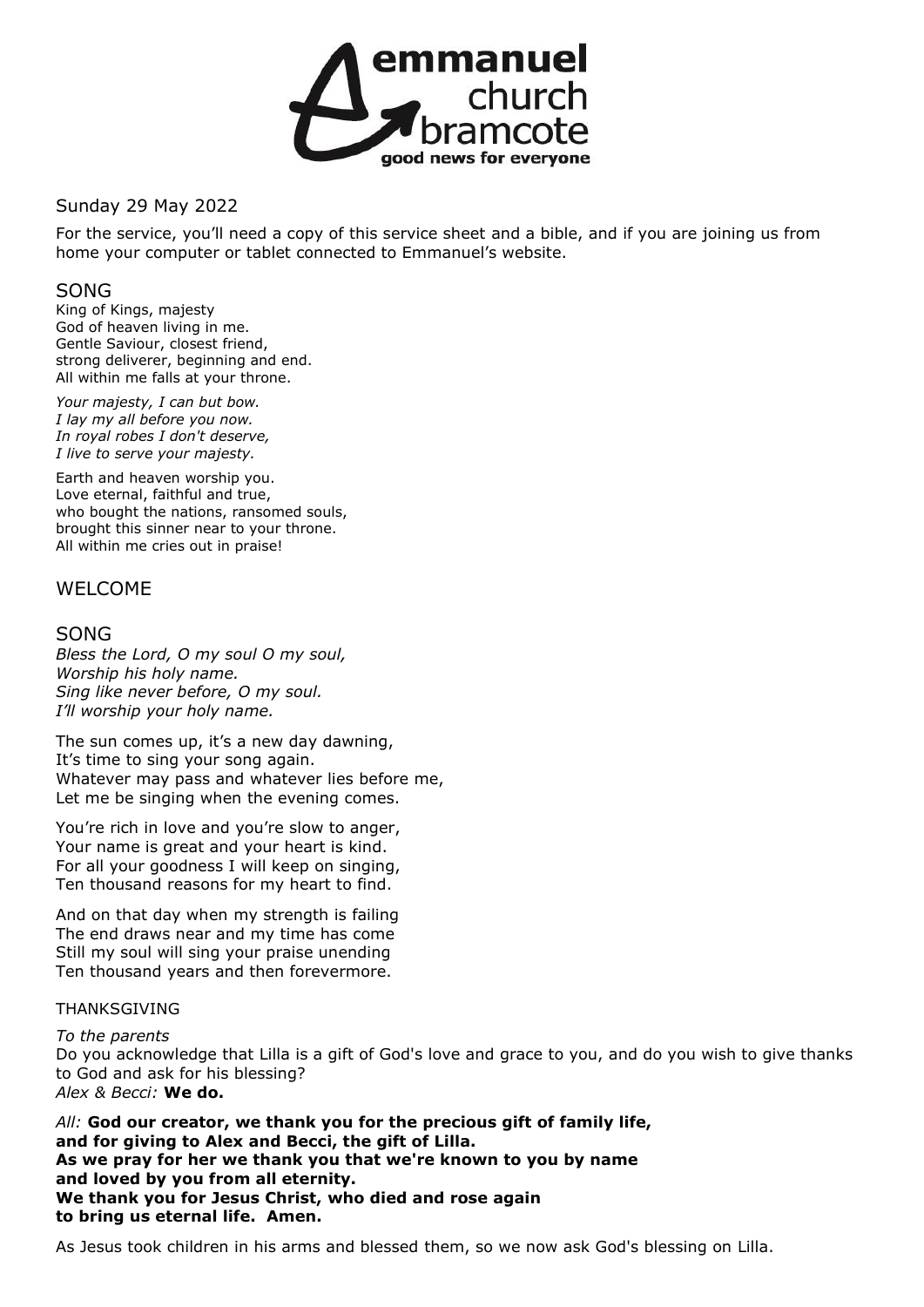Heavenly Father, we praise you for the gift of this child; surround her with your blessing, that she may know your love, be protected from evil, and know your goodness all of her days. May she learn to love all that is true, grow in wisdom and strength, and above all, in due time, come to know and love the Lord Jesus Christ. In his name we pray. **Amen.**

It says in Deuteronomy: *You shall love the Lord your God with all your heart and with all your soul and with all your might. And these words that I command you today shall be on your heart. You shall teach them diligently to your children, and shall talk of them when you sit in your house, and when you walk by the way, and when you lie down, and when you rise.*

*To the parents*

Do you trust in God's promises in his Word, made to you and all who believe? *Alex & Becci:* **We do.**

Will you live out the gospel in your home by bringing up Lilla in the training and instruction of the Lord, disciplining her and showing her grace, praying for her and teaching her to pray, and modeling for her a life lived for others in service of God and the gospel? *Alex & Becci:* **With the help of God, we will.**

#### *To the godparents*

Will you partner with Alex and Becci in their role as parents, encouraging them, holding them accountable, confronting their sin and praying for them? And will you commit to pray for Lilla, that she will grow to love Jesus and trust in him? *Godparents:* **With the help of God, we will.**

*To the supporting friends, family and congregation.* Will you do all that you can to help and support this family? All: **With the help of God, we will.**

#### BLESSING

May God the Father give to Alex and Becci the grace to love and care for Lilla. May God give them wisdom, patience and faith, help them to provide for her needs and, by their example, reveal the love and truth that are in Jesus Christ.

The Lord bless you and keep you. The Lord make his face to shine upon you and be gracious to you. The Lord look kindly on you and give you peace. And the blessing of God Almighty, the Father, the Son and the Holy Spirit, be among us and remain with us always. **Amen.**

## SONG

What gift of grace is Jesus my redeemer There is no more for heaven now to give He is my joy, my righteousness, and freedom My steadfast love, my deep and boundless peace

To this I hold, my hope is only Jesus For my life is wholly bound to His Oh how strange and divine, I can sing: all is mine! Yet not I, but through Christ in me

The night is dark but I am not forsaken For by my side, the Saviour He will stay I labour on in weakness and rejoicing For in my need, His power is displayed

To this I hold, my Shepherd will defend me Through the deepest valley He will lead Oh the night has been won, and I shall overcome! Yet not I, but through Christ in me

No fate I dread, I know I am forgiven The future sure, the price it has been paid For Jesus bled and suffered for my pardon And He was raised to overthrow the grave

To this I hold, my sin has been defeated Jesus now and ever is my plea Oh the chains are released, I can sing: I am free! Yet not I, but through Christ in me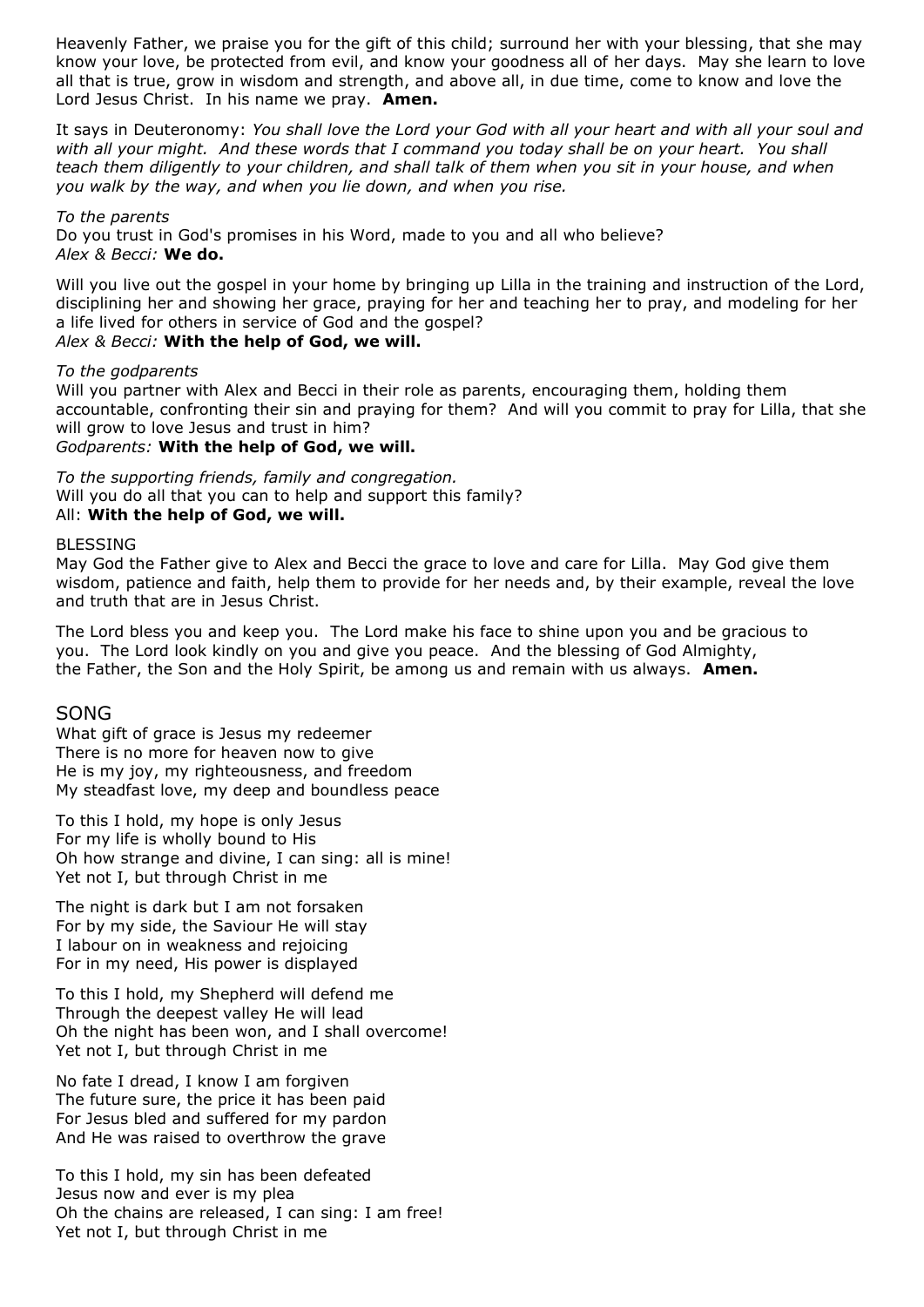With every breath I long to follow Jesus For He has said that He will bring me home And day by day I know He will renew me Until I stand with joy before the throne

To this I hold, my hope is only Jesus All the glory evermore to Him When the race is complete, still my lips shall repeat Yet not I, but through Christ in me!

To this I hold, my hope is only Jesus All the glory evermore to Him When the race is complete, still my lips shall repeat Yet not I, but through Christ in me!

When the race is complete, still my lips shall repeat Yet not I, but through Christ in me! Yet not I, but through Christ in me! Yet not I, but through Christ in me!

*Our children and young people now go to their groups.*

CHURCH FAMILY NEWS

### PRAYERS

#### SONG

All glory to the King of ages, All glory to the King of kings. His name is love, His name is Jesus, Enthroned above in majesty.

Into this world You came to save us, You bore the cross, You took my sin You shone Your light into my darkness Unveiled the truth, this mystery.

You are my God, You are my Saviour You are the Rock on which I stand.

*Ever faithful God, I cling to You, In every way You've shown that You are good. There's no other love compares with You, Forever strong, forever true, Ever faithful God, I cling to You.*

You are the end of all my searching, You pour Your grace on all my need. Unfailing love, unending mercy Are found in You, the Prince of Peace.

You are my God, You are my Saviour Eternal One, the Great I Am.

BIBLE READINGS Acts 12:20-24 & Philippians 2:5-11

BIBLE TALK

# SONGS

Who has held the oceans in his hand? Who has numbered every grain of sand? Kings and nations tremble at his voice; all creation rises to rejoice: